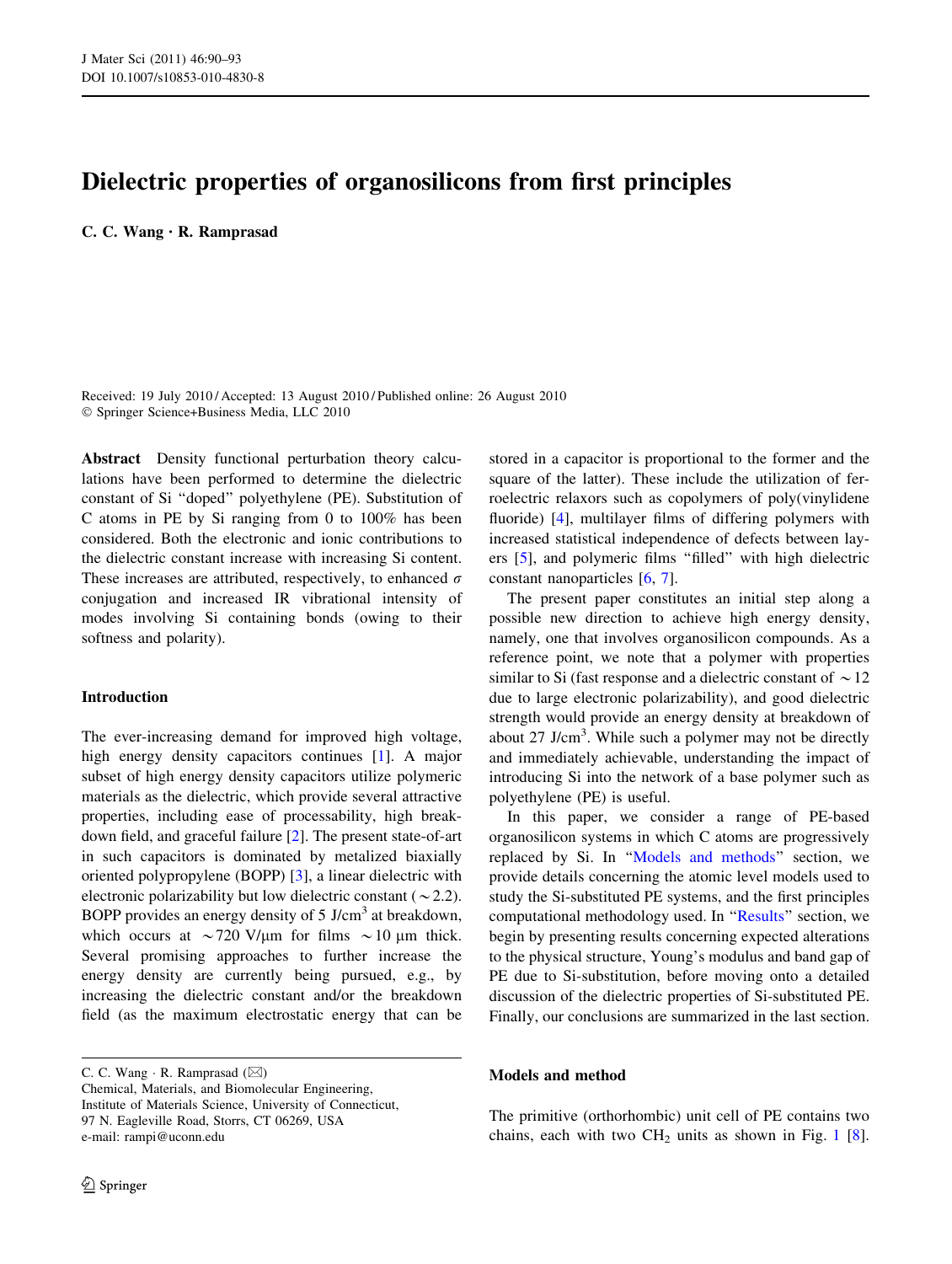<span id="page-1-0"></span>

Fig. 1 Unit cell of PE projected normal to the c axis (left) and b axis (right). Black and gray spheres represent carbon and hydrogen atoms, respectively

Successive replacement of the four C atoms of this unit cell with Si atoms resulted in systems with Si concentration of 25, 50, 75, and 100% (polysilane). Given that the primitive PE unit cell was used as the starting point for such substitutions, all but the 50% Si situation could be constructed in only one way. For the 50% Si situation, two types of substitutions are possible. The first is when the two C atoms in the same chain are substituted by Si atoms, and the second type corresponds to the two substituted Si atoms being in different chains. Since the former has relatively higher total energy than the latter, we report results only for the latter in the following.

Density functional theory (DFT), as implemented in the Vienna ab initio simulation package (VASP) [[9\]](#page-3-0), was used to optimize the structure of all organosilicon systems. The PW91 generalized gradient approximation (GGA) [\[10](#page-3-0)], projector-augumented wave (PAW) pseudopotentials [[11,](#page-3-0) [12](#page-3-0)] and a cutoff energy of 400 eV for the plane wave expansion of the wavefunctions was used. Density functional perturbation theory (DFPT), also implemented in VASP, was then used to determine the elastic and dielectric constant tensors. Large Monkhorst–Pack k-point sampling meshes of  $(2 \times 4 \times 8)$  were required in order to obtain converged DFPT results.

## Results

#### Basic properties of Si-substituted PE

Figure 2a summarizes our results concerning the geometry of the modified PE system as a function of Si concentration. The calculated PE  $a, b$ , and  $c$  lattice constants are in good agreement with the corresponding experimental values [\[13](#page-3-0)]. In the Si-substituted PE systems,  $a$  and  $b$  are determined by the interchain distance (controlled by weak van der Waals



Fig. 2 a Calculated lattice parameters, b Young's modulus along the c axis, and c band gap of Si-substituted PE as a function of Si content. The corresponding experimental values for pure PE are also indicated (color online)

interaction) while  $c$  depends on the intrachain C–C, Si–Si or C–Si bond lengths along the backbone (controlled by strong primary bonding). We thus expect  $c$  to depend the strongest on the Si content, with this lattice parameter expected to increase with increasing Si content owing to the larger covalent radius of Si relative to C. Consistent with these expectations, c rises monotonically with increasing Si content (cf. Fig. 2a), while the relative fluctuations in  $a$  and b are minor without any particular trend.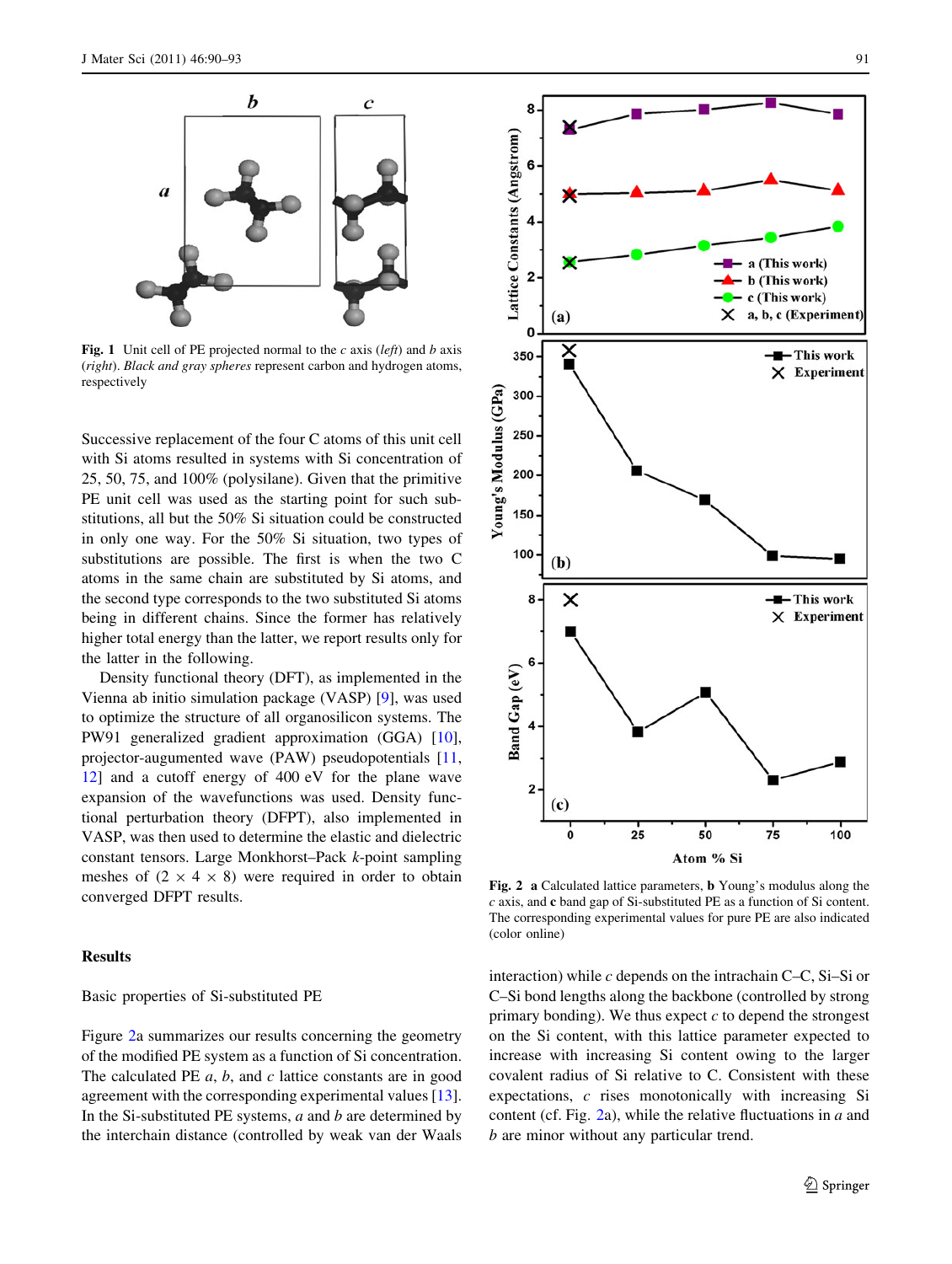Figure [2b](#page-1-0) shows the Young's modulus (calculated from the elastic constant tensors) along the chain axis (i.e.,  $c$  axis) of Si-substituted PE systems. For comparison, the corresponding experimental [\[14](#page-3-0)] result for PE is also shown. With increasing Si content, the Young's modulus along the chain decreases drastically (by a factor of more than 3 on complete substitution of C by Si). This rapid reduction in the Young's modulus is consistent with the intuition that Si–Si bonds are much ''softer'' than C–C bonds.

The band gap of Si-substituted PE is presented in Fig. [2](#page-1-0)c. The band gap of pure PE is underestimated with respect to the corresponding experimental value [[15\]](#page-3-0) of 8.0 eV by 12.5%, a discrepancy typical of approximations within DFT. It can be seen in Fig. [2c](#page-1-0) that with increasing Si content the band gap of Si-substituted PE decreases drastically, albeit not monotonically. This drop in band gap with increasing Si content may be attributed to enhanced  $\sigma$ conjugation, a well-documented attribute of organosilicons in general, and that of polysilanes in particular [[16\]](#page-3-0) (also see below). The small Young's modulus and band gap values for PE with large Si content are critical factors one may have to consider from the point of view of actual applications using organosilicons.

### Dielectric properties of Si-substituted PE

Dielectric constants along three principal axes of Si-substituted PE systems are presented in Fig. 3. As can be seen, for pure PE, the ionic contribution to the dielectric constant is negligible, and the electronic contribution along each of the three principal axes is about 2.4, in good agreement with the experimental value of  $\sim$  2.2 [\[17](#page-3-0)]. With increasing Si content, both the electronic and ionic contributions to the dielectric constant increase.

The increase in the electronic contribution to the dielectric constant with Si content may be understood in terms of increased intrachain  $\sigma$  conjugation between Si and/or C atoms (which also results in band gap lowering). The degree of  $\sigma$  conjugation between Si and C follows the order: Si–Si > Si–C > C–C [\[18](#page-3-0)]. The  $\sigma$  conjugation controls the extent of delocalization of  $\sigma$  electrons [\[19](#page-3-0)] and thus tends to enhance the electronic contribution to the dielectric constant. Increased electronic contributions to the dielectric constant with Si content along  $b$  and  $c$  axes may be due to interactions between Si and H orbitals.

In order to understand the increased ionic contribution to dielectric constant with Si content, we present the following analysis. The ionic contribution to the dielectric constants is purely controlled by the infrared (IR) active zone center phonon modes (i.e., modes that display a timevarying dipole moment) [\[20](#page-3-0), [21](#page-3-0)]. The extent to which each



Fig. 3 Dielectric constants along the three principal axes as a function of Si content. Shaded and unshaded areas represent the electronic and ionic contributions, respectively

IR-active phonon mode contributes to the dielectric tensor is determined by the IR intensity,  $I_i^{IR}$ , of the corresponding zone center mode (labeled by  $i$ ), which is given by  $[22, 23]$  $[22, 23]$  $[22, 23]$  $[22, 23]$ 

$$
I_i^{\rm IR} \propto \sum_{\alpha} \left| \sum_{k\beta} Z_{k,\alpha\beta}^* X_i(k\beta) \right|^2 \tag{1}
$$

In the above expression, k labels atoms, and  $\alpha$  and  $\beta$  are Cartesian coordinates.  $Z_{k,\alpha\beta}^*$  and  $X_i(k\beta)$  represent appropriate components of the Born effective charge and the phonon mode eigenvector, respectively. For IR-inactive phonon modes, this intensity vanishes.

In order to determine the reason for the increase of the ionic contribution to dielectric constant with Si content, we consider PE and polysilane, the endmembers of the systems considered here. The zone center phonon modes and frequencies were computed for these two systems, and the IR intensities determined. Results of these computations are summarized in Fig. [4](#page-3-0) in the form of histograms that capture the dominant IR-active modes for both systems.

PE displays only five (weak) IR-active modes at 3010, 3007.3, 2976.9, 2969.4, and 2967.9 cm<sup>-1</sup>, all of which are C–H stretching modes. On the other hand, polysilane displays about 15 modes with relatively strong IR intensity. Among these, six are Si–H stretching modes (2233.8, 2220.9, 2218.3, 2209.1, 2198.2, and 2193.7 cm<sup>-1</sup>), two are H–Si–H in-plane scissoring modes (900.5 and 860.8  $\text{cm}^{-1}$ ), four are H–Si–H out-of-plane wagging modes (512.1, 495.9, 476.8, and 101.5  $cm^{-1}$ ), two are H-Si-H in-plane rocking modes (273.6 and 310.1  $\text{cm}^{-1}$ ), and one is twisting mode  $(482.9 \text{ cm}^{-1})$ . The character of each mode is also